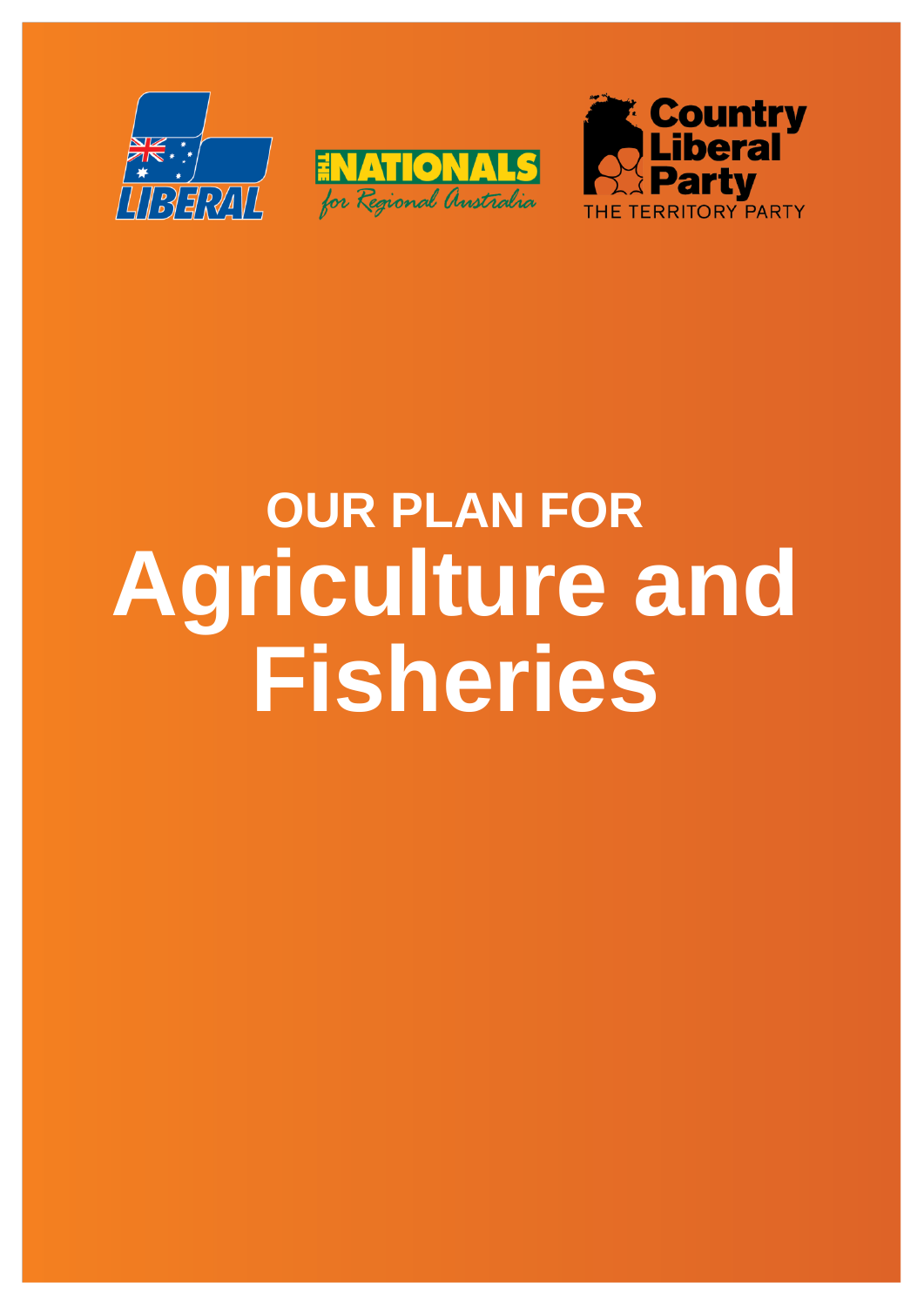# **Key points**

**Only the Coalition Government will continue to back in Australia's agriculture and fisheries industries – just as Liberals and Nationals always have.**

No ifs, no buts.

Only the Coalition has a plan to **keep our economy strong, and our rural and regional areas strong.** A plan to respect landholders and fishers, innovate with world-best technology, build resilience and expand markets to create jobs.

Under our Government, our farm, fishery and forestry sectors have gone from strength to strength, with a record combined production gross value of \$86.8 billion forecast to be reached in 2021-22.

When the Coalition was elected in 2013, the same production was worth about \$55.8 billion.

Today, Australia's agriculture and fisheries industries employ more than 300,000 people.

The industry continues to grow despite the challenges of drought, bushfires, floods and the global pandemic.

Only the Coalition ensures the right settings are in place to let our farmers get on with the job of producing world-best food, fibre and seafood. In the last year alone, we've committed over \$1.7 billion to help the agricultural industry reach its ambitious goal of \$100 billion farm gate output by 2030.

Under the Coalition Government the fisheries and aquaculture sectors are forecast to reach \$3.55 billion in value in 2021-22. The aquaculture sector reached its target of \$2 billion in 2021-22, five years ahead of the target set under our National Aquaculture Strategy.

The 2022-23 Budget saw a record \$21 billion investment to ensure our regions have the critical transport, industries, skills, water and communications infrastructure they need to thrive.

- invest **\$127.4 million** through the Digital Services to Take Farmers to Market initiative to **further streamline export processes.**
- **deliver new market access opportunities** for our agriculture and fisheries sector through the entry into force of our **free trade deals with the United Kingdom and India.**
- continue to pursue **new free trade agreements with the European Union, European Free Trade Association and the United Arab Emirates.**
- implement a **Domestic Standard for Organics** to develop the industry and support exports, in consultation with the industry.
- establish a **National Livestock Genebank and continue the Australian Pastures Genebank** with \$8.2 million over four years from 2022-23 and \$1.6 million ongoing from 2026-27 to **secure high value genetic lines.**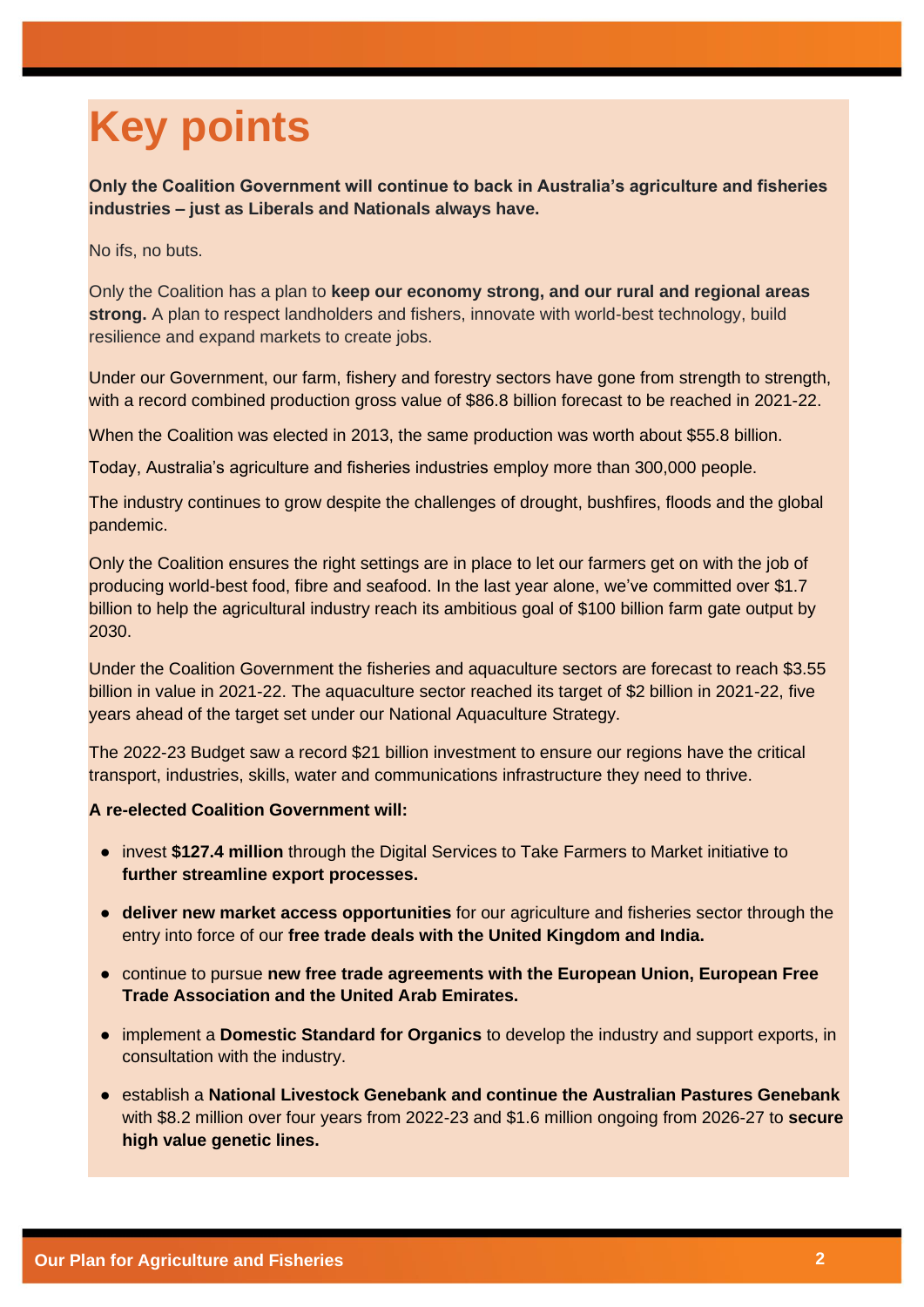- finalise the **legislation for a voluntary agriculture biodiversity stewardship market** and invest **\$27.3 million** to establish a **fully-automated trading platform and to provide direct support to farmers for participation. We're improving the tax arrangements** for farmers' income from carbon and biodiversity projects.
- **maintain the National Landcare Program**, which supports practical on the ground environmental action while supporting jobs in the Agriculture sector.
- consult with industry on a mandatory repair information sharing scheme for agriculture machinery.
- **Promote regional tourism** with \$20 million of tourism grants for small wineries, distilleries and breweries to **accelerate the development of tourism infrastructure**.
- invest **\$30 million** in a new **National Centre for Digital Agriculture** and **lift the uptake of digital technology** through our eight regional Innovation Hubs.
- continue to **support our Pacific Australia Labour Mobility (PALM) scheme** that played such a vital role for our primary industries through the pandemic.
- continue to sign up countries to the **Australian Agriculture Visa Program**, building on the agreement with Vietnam.
- bring young Australians back to farms through an 18-month pilot, **\$75 million Future Farmer Guarantee Scheme to support farmers into first time ownership**.
- **invest \$12 million on agricultural trade events, such as Beef Australia,** and **\$15.4 million** to **continue to improve our agricultural shows' infrastructure.**
- invest **\$10 million** over four years to build on the **National Farm Safety Education Fund** to keep our farmers, fishers and foresters safe.
- ensure that **no fisheries solely managed by the Commonwealth will be overfished and deliver security of access to fishing rights for the recreational and wild-catch sectors**, including by amending the cancellation provisions in the *Fisheries Management Act* 1991.
- i**nvest \$1.5 million over two-years to extend and expand the 'Stay Afloat' trial program** to deliver mental health support to fishers across Australia.
- **improve the transparency and efficiency of the marketing of Australian seafood** through a voluntary seafood origin labelling system and harmonisation of certification arrangements.
- **maintain our robust Australian Marine Park network** in its current form, providing certainty to our fishers.
- **deliver resource sharing agreements for key recreational species**, and assist in designing the principles of resource sharing allocation for stocks managed by the jurisdictions through the National Fisheries Plan.

**Labor will put all this at risk.**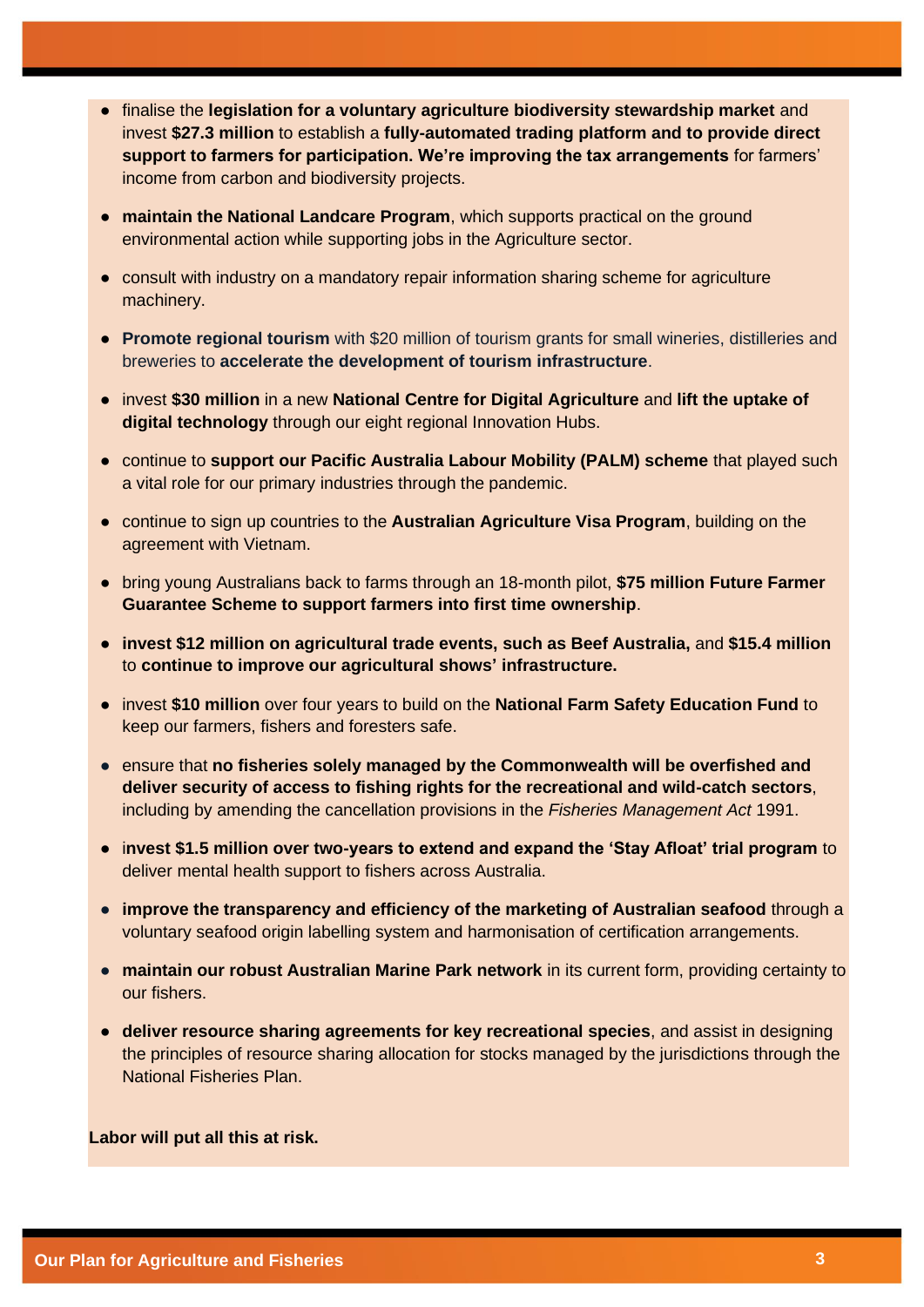Over the last 30 years, Labor has delivered higher unemployment, higher interest rates, and higher electricity prices.

Labor can't say how they'll pay for their promises. That means higher deficits and higher taxes.

And they can't manage money.

Labor's team of union officials and political operatives just doesn't get the economy.

They certainly don't understand regional Australia.

They have already promised unnecessary new regulations on contractors and labour hire, have a stated position to end live sheep exports and have failed to support the Australian Agriculture Visa.

Meantime, the unions vilify farmers and insult the Australians who feed and clothe us.

Labor have a history of restricting access to our oceans for commercial and recreational fishers.

#### **They did it when last in government through their Marine Park Network plans, and they committed to restoring these damaging plans in 2019.**

Labor has no plan for the development of commercial and recreational fishing and they cannot be trusted to manage our oceans.

Only the Coalition understands the importance of the agriculture and fisheries sector and their importance to regional Australia, regional communities and our economy.

Backing these sectors means more jobs in regional Australia and strong regional economies.

**In uncertain times, Australian farmers and fishers can't risk Labor.**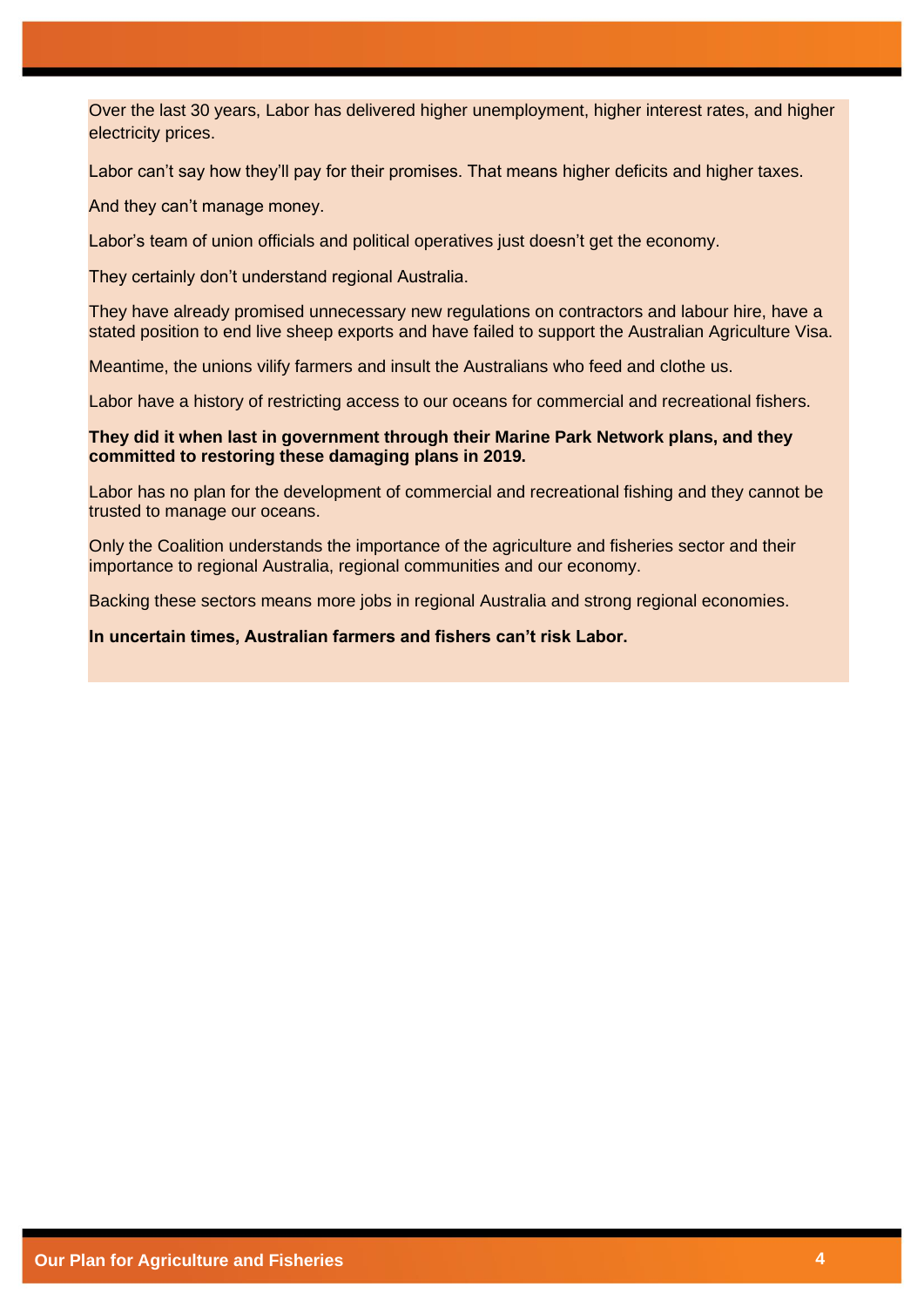# **Our Plan**

Only the Coalition Government has a plan for agriculture and fishing industries – a plan that will help our primary industries achieve their goal of reaching \$100 billion output by 2030. Our plan is focused on seven key elements:

- 1. Stronger trade and exports.
- 2. Protection against pests and disease.
- 3. Better productivity and a better environment.
- 4. Stronger manufacturing and supply chains.
- 5. Stronger and more resilient infrastructure.
- 6. Stronger innovation and research.
- 7. Helping our farmers secure their future.

### 1. Stronger trade and exports

The Coalition has invested heavily to strengthen our agricultural trade and exports.

With around 70 per cent of Australia's agricultural produce exported, expanding and diversifying markets is essential to helping the industry reach its 2030 target of \$100 billion farm gate output.

Australian agriculture, fisheries and forestry exports are forecast to increase to \$68 billion in 2021-22, up from \$55.1 billion in 2018-19. And our fisheries sector is forecast to reach \$3.55 billion in value in 2021-22 with aquaculture reaching its National Aquaculture Strategy target five years ahead of schedule.

Initiatives that lower the cost of doing business are integral to remaining competitive. That's why we are ensuring our policy settings are right for business, including making it easier to navigate export systems to get products overseas. The Coalition Government is committed to delivering the \$328 million 2020-21 Budget commitment to streamline trade processes and get product to market quicker and easier.

- invest **\$127.4 million** through the Digital Services to Take Farmers to Market initiative to **further streamline export processes.**
- deliver the **\$11.7 million** announced in the 2022-23 Budget to expand the Trade Information System, **providing exporters with a single source of online information**.
- deliver the **\$7.7 million** announced in the 2022-23 Budget for the "Tell Us Once" trade system – **a digital model for doing trade.**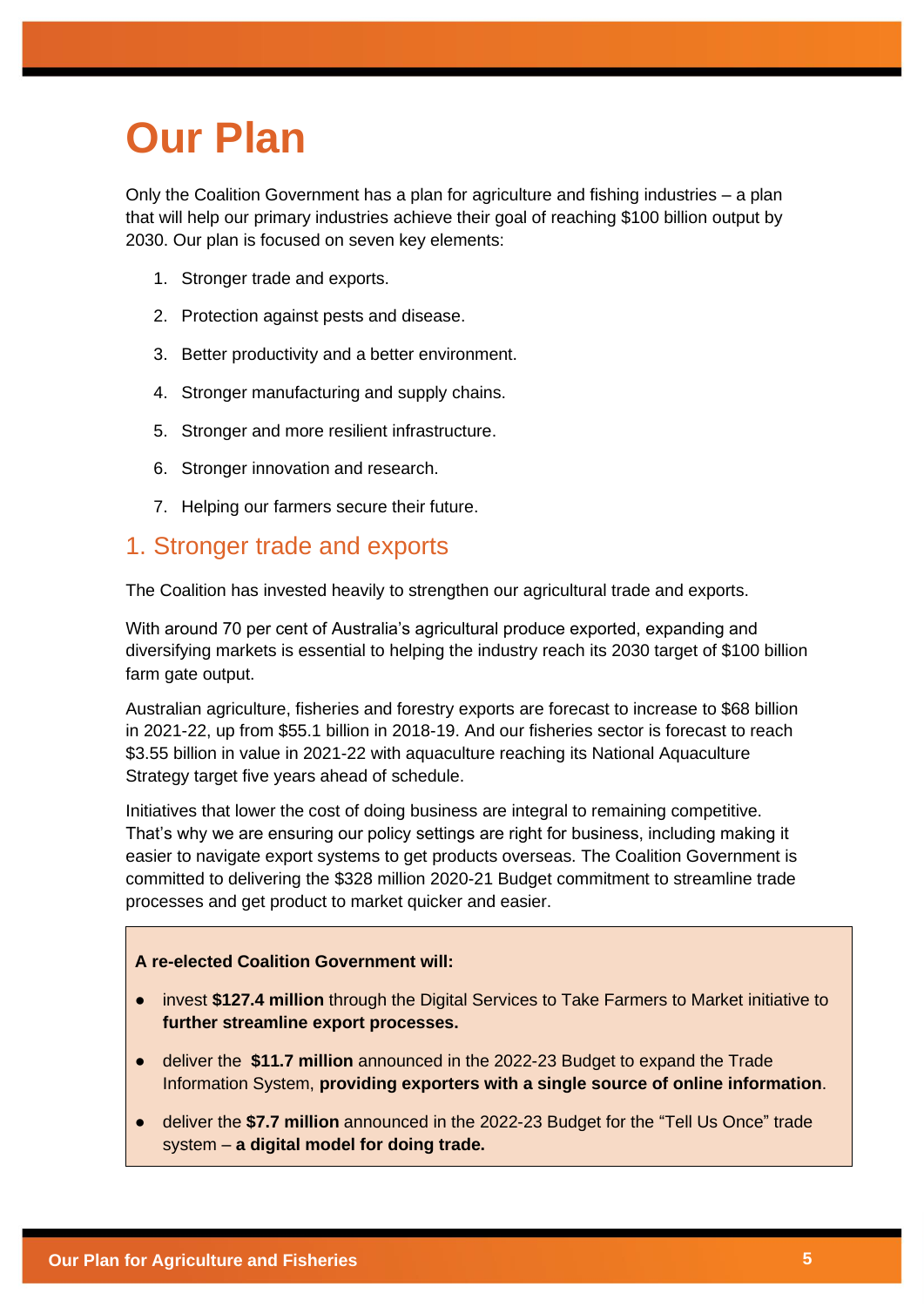- deliver an additional \$100 million as part of our Regional Accelerator Program for the Export Market Development Grants program to **help our rural small and medium-sized exporters promote our goods in new markets.**
- delivering **increased market opportunities for our food and fibre exporters through the entry into force of free trade deals** with the United Kingdom and India.
- continuing to pursue **new opportunities through free trade agreements** including with the European Union, the United Arab Emirates and the European Free Trade Association.
- implement a **Domestic Standard for Organics** to develop the industry and support exports, in consultation with the industry.
- improve the transparency and **efficiency of the marketing of Australian seafood** by:
	- o working with the sector to develop a voluntary seafood labelling system.
	- $\circ$  exploring improvements to the accessibility and certification of seafood products.

# 2. Protection against pests and disease

Over the last year alone, the Coalition Government has invested a record \$590 million on stopping exotic pests and diseases.

Our actions are delivering *Commonwealth Biosecurity 2030* – our strategic roadmap to defend Australia's environment, economy and way of life from these threats.

Australia is free from many of the world's most damaging pests and weeds, and our farmers trade on this hard-earned "clean and green" reputation.

Maintaining export markets, and opening new ones, demands the most robust biosecurity at the border and on our farms. Strong tracing systems must be ready to activate against any exotic pest or weed incursion.

Protecting Australia from these biosecurity risks remains a priority from threats including lumpy skin disease and African swine fever, along with rapid response to new and emerging diseases like Japanese encephalitis virus.

Australia also has over 250 non-indigenous marine species, many of which can have impacts on Australia's unique environment, economy or way of life.

We are combating the risks from marine pests, investing in innovations including remotely operated underwater vehicles (ROVs) to detect marine pests in Australia's waters.

#### **A re-elected Coalition Government will:**

● deliver the **\$61.6 million announced in the 2022-23 Budget to boost our northern biosecurity frontline** – focusing on lumpy skin disease – with more detector dogs and building the capability of Indigenous biosecurity liaison officers.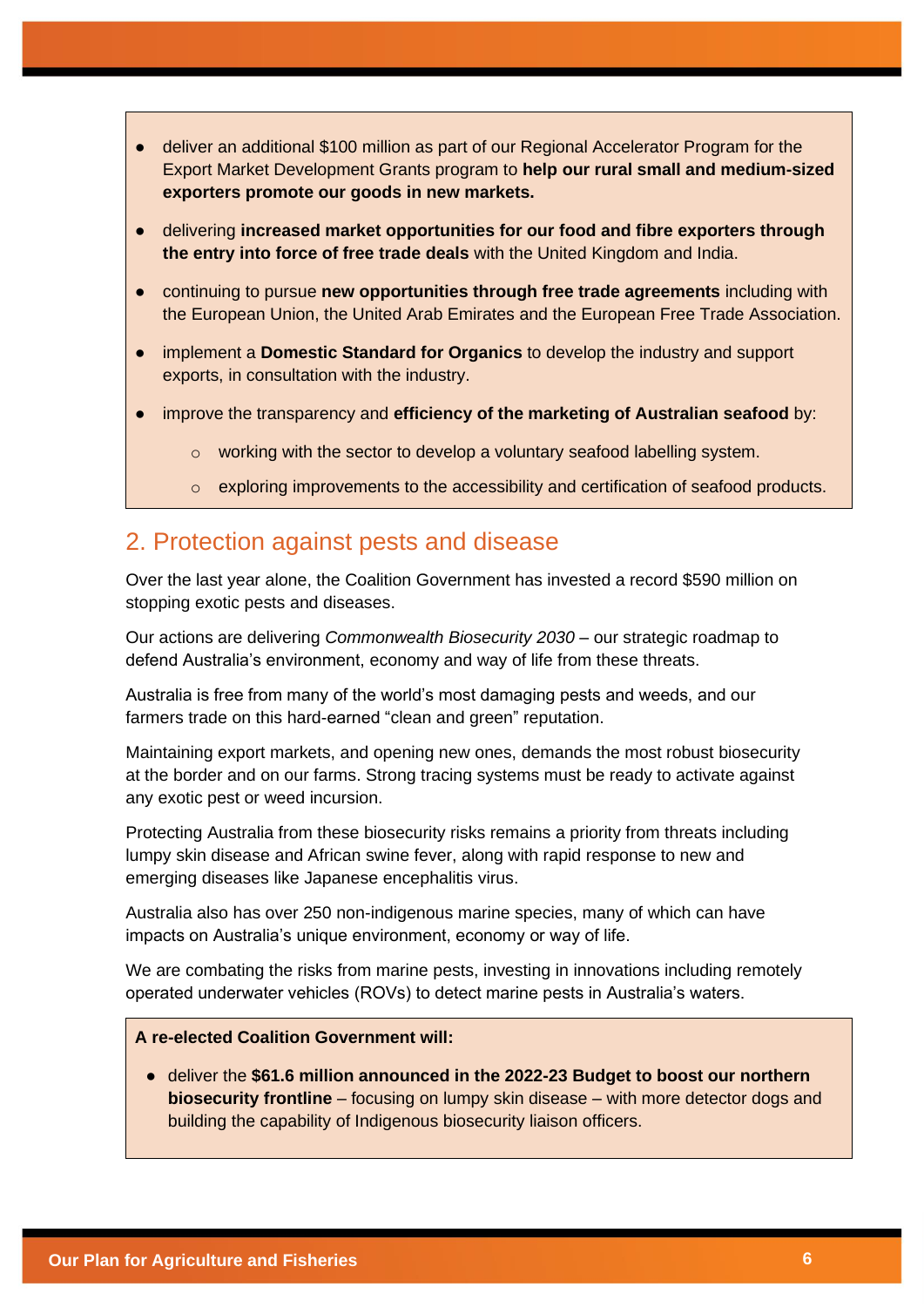- deliver the **\$69 million Japanese Encephalitis Virus National Plan** announced in the 2022-23 Budget, which includes \$10 million to support states and territories undertake surveillance and control activities against Japanese encephalitis.
- **establish a national genebank for livestock** and continue to support the genebank for pastures, with \$8.2 million over four years from 2022-23, and \$1.6 million ongoing from 2026-2027.
- deliver **the \$20 million** announced in the 2022-23 Budget **to support producers to improve on-ground biosecurity and traceability**.
- provide **\$34.5 million to the Solving Antimicrobial Resistance in Agribusiness, Food and Environments** (SAFE) Cooperative Research Centre (CRC) to help address the impacts of antimicrobial resistance on agribusinesses and exporters.
- **extend our national wild dog, feral deer and feral cat and fox coordinator programs** to slow and manage the spread of invasive pests, part of our \$49.1 million Supporting Communities Manage Pest Animals and Weeds Program.

# 3. Better productivity and a better environment

As stewards of more than 50 per cent of Australia's land, our farmers know what's best for our environment and always have. Their livelihoods, the rural and regional communities in which they live – and the future of all Australians – depend on it.

The Coalition Government has always worked together with landholders to care for our soils, water and the biodiversity of fauna and flora. We know that the outcome is better productivity, and a better environment.

Our range of initiatives supporting this effort includes the National Landcare Program, a \$214.9 million soils package and the \$5 billion Future Drought Fund.

Our \$91.6 million Agriculture Biodiversity Stewardship Package is helping farmers improve on-farm biodiversity practices so they can provide confidence to the market. We're building a trading platform to match farmers and buyers. A biodiversity friendly stamp will benefit domestic and international consumers.

The Coalition Government is working with jurisdictions and the fishing industry to implement the National Fisheries Plan and drive sustainable growth of the fishing, aquaculture and seafood sectors.

- re-introduce the *Agriculture Biodiversity Stewardship Market Bill 2022* into Parliament and deliver \$13.2 million for implementation.
- deliver the **\$27.3 million announced in the 2022-23 Budget for agriculture biodiversity stewardship** and establish fully automated trading between farmers and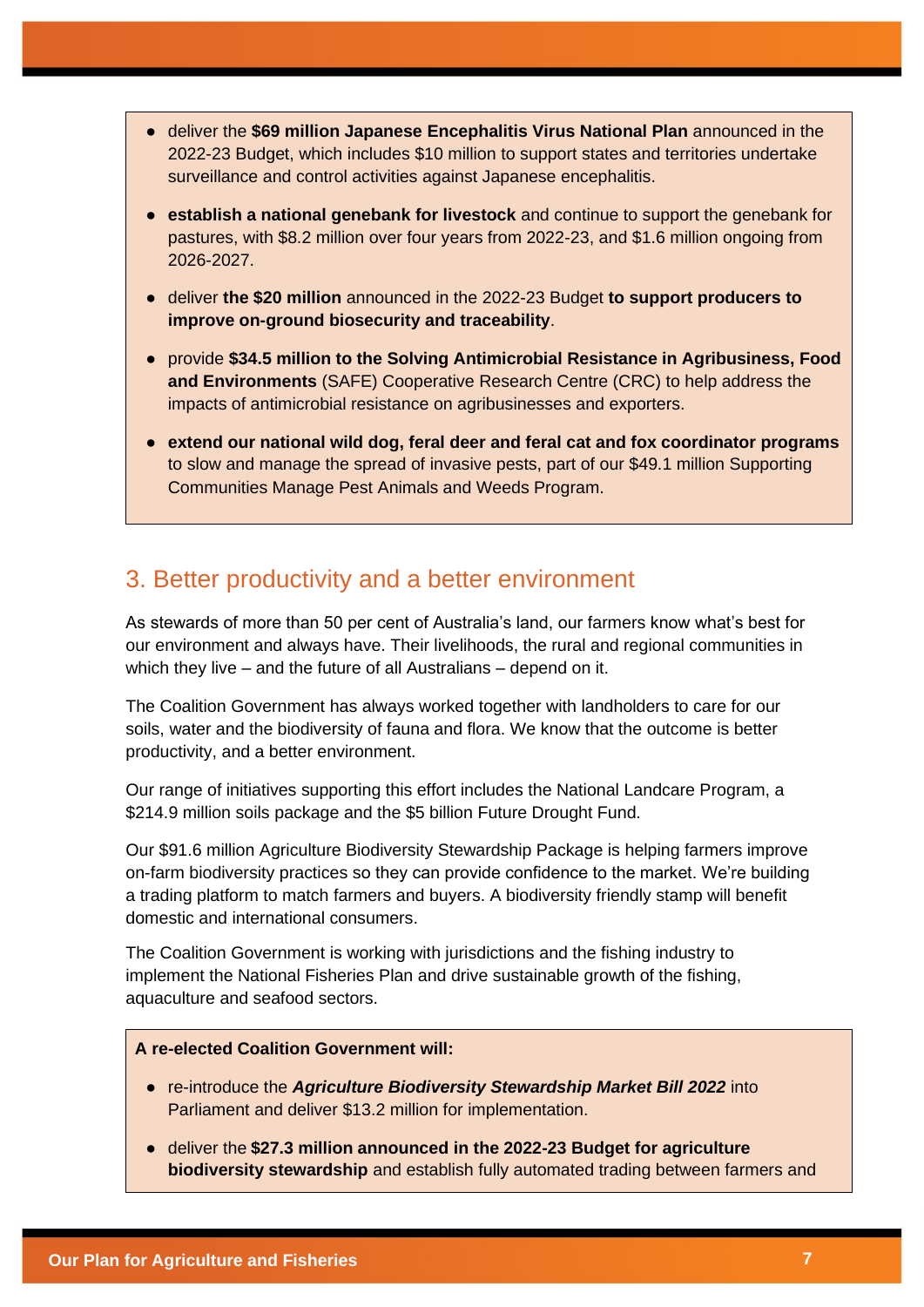buyers of biodiverse outcomes, helping farmers participate in the market – with advice from natural resource management organisations.

- improve the tax treatment of farmers' income from carbon and biodiversity markets, reducing taxes paid by farmers by up to **\$100 million over the forward estimates**.
- **maintain the National Landcare Program.**
- deliver **\$94.5 million of new programs** from the \$5 billion Future Drought Fund. Announced in the 2022-23 Budget:
	- \$40 million for long-term trials to test **new drought resilient practice**s.
	- **\$14.3 million for demonstration and extension activities** that help farmers take up drought resilience practices.
	- **\$10 million to commercialise new ideas and practices.**
	- **\$1.6 million for scholarships** with Nuffield Australia.
	- **\$21.6 million for resilient communitie**s to scale to 35 regions.
	- **\$7 million for Climate Services for Agriculture** to complete the platform.
	- **ensure security of access to fishing rights for recreational and wild-catch fishers**, including by amending the cancellation provisions in the Fisheries Management Act 1991 to clarify the security of commercial fishing rights.
	- **implement the National Fisheries Plan and continue to deliver the National Aquaculture Strategy,** including working with industry to expand aquaculture into Commonwealth waters.
	- implement resource sharing agreements for key recreational species, **and assist in the design of principles of resource sharing allocation for stocks managed by jurisdictions through the National Fisheries Plan.**

# 4. Stronger local manufacturing and supply chains

The Coalition knows that a strong agricultural industry needs strong and transparent domestic supply chains.

We will continue to work with the industry to achieve this.

Our \$2.5 billion Modern Manufacturing Strategy is pivotal, helping our manufacturers to be more competitive and resilient, and to build scale in the international market for a range of products including food and beverages.

Creating sovereign manufacturing capability, and securing our supply chains, will boost national resilience to global disruptions in products such as agricultural fertilisers and chemicals.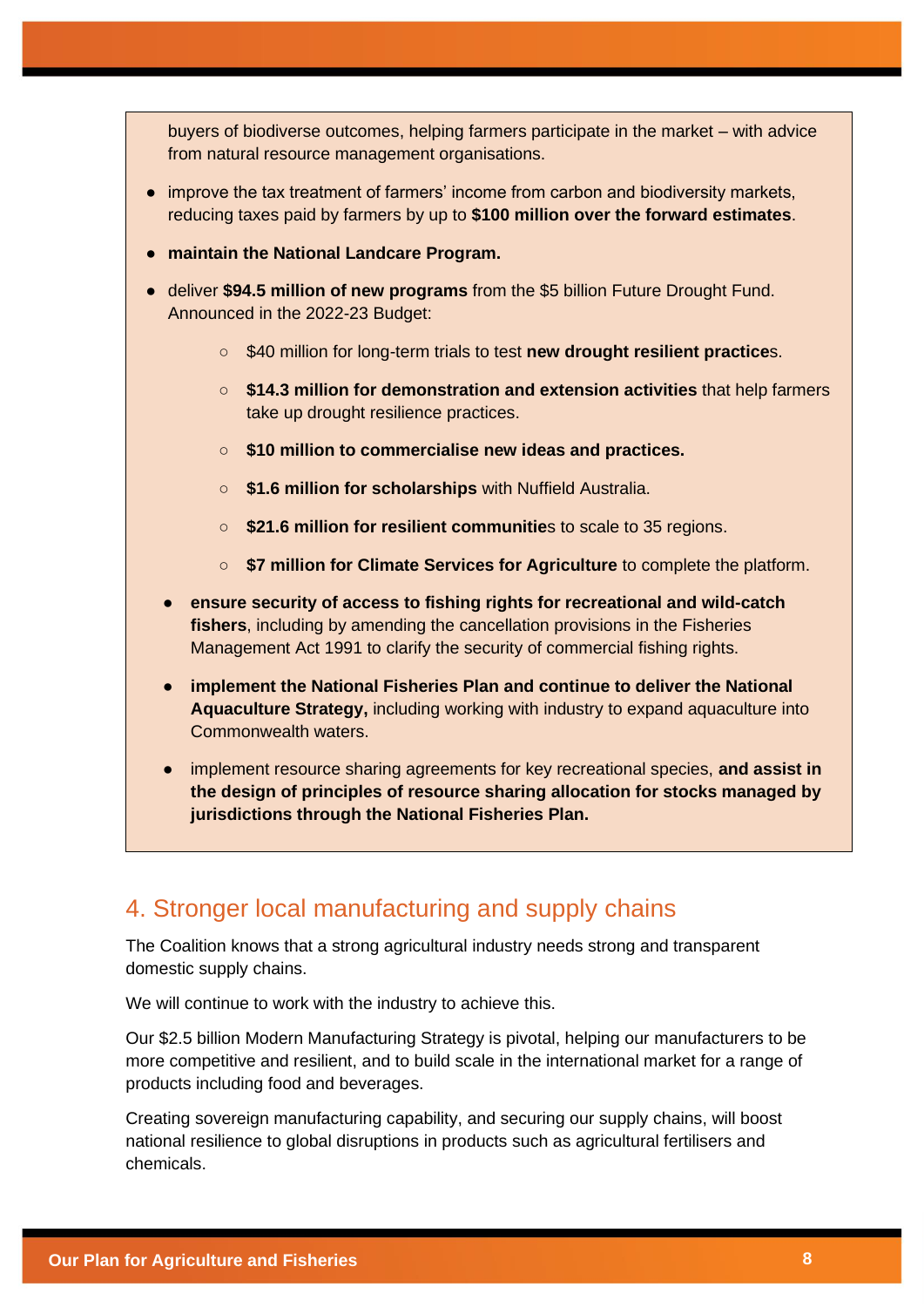The \$2 billion Regional Accelerator Program will enhance our international competitiveness by helping regional manufacturers to bring good ideas to commercial success, and address supply chain vulnerabilities.

Diesel fuel underpins the operation of our agriculture and fisheries sectors. The Fuel Tax Credits Scheme ensures these businesses are not disadvantaged by paying excise on the off-road use of diesel in the production of their goods.

#### **A re-elected Coalition Government will:**

- consult with industry on a **mandatory repair information sharing scheme for agriculture machinery**.
- deliver the **\$2.5 billion Modern Manufacturing Strategy**, including by prioritising the food and beverages sectors including
	- **\$113 million for Australian Plant Proteins** to develop industrial scale, endto-end pulse protein ingredient manufacturing capabilities in Australia, partnering with Thomas Foods International and Australian Milling Group in **South Australia**.
	- **\$9 million for Kingaroy Plenty Food's nut flour processing facility in Queensland**, creating over 150 construction jobs and almost 100 ongoing permanent jobs.
- deliver the **\$2 billion Regional Accelerator Program**, including \$500 million for regional manufacturing and \$200 million for the supply chain resilience initiative.
- guarantee **no adverse changes to fuel tax credit arrangements**.
- **commit to no new taxes** on Australian workers, small businesses and electricity.

# 5. Stronger and more resilient infrastructure

The Coalition is supporting Australian farmers, fishers and rural and regional communities with infrastructure when and where it is needed.

Our investment includes regional infrastructure and transport, digital connectivity and water security.

We recognise the importance the recreational fishing sector plays in the lives of Australians. One in five Australians are active recreational fishers and approximately 85 per cent of Australians live within 50 kilometres of the coast. Recreational fishing delivers over \$1.8 billion to the economy every year.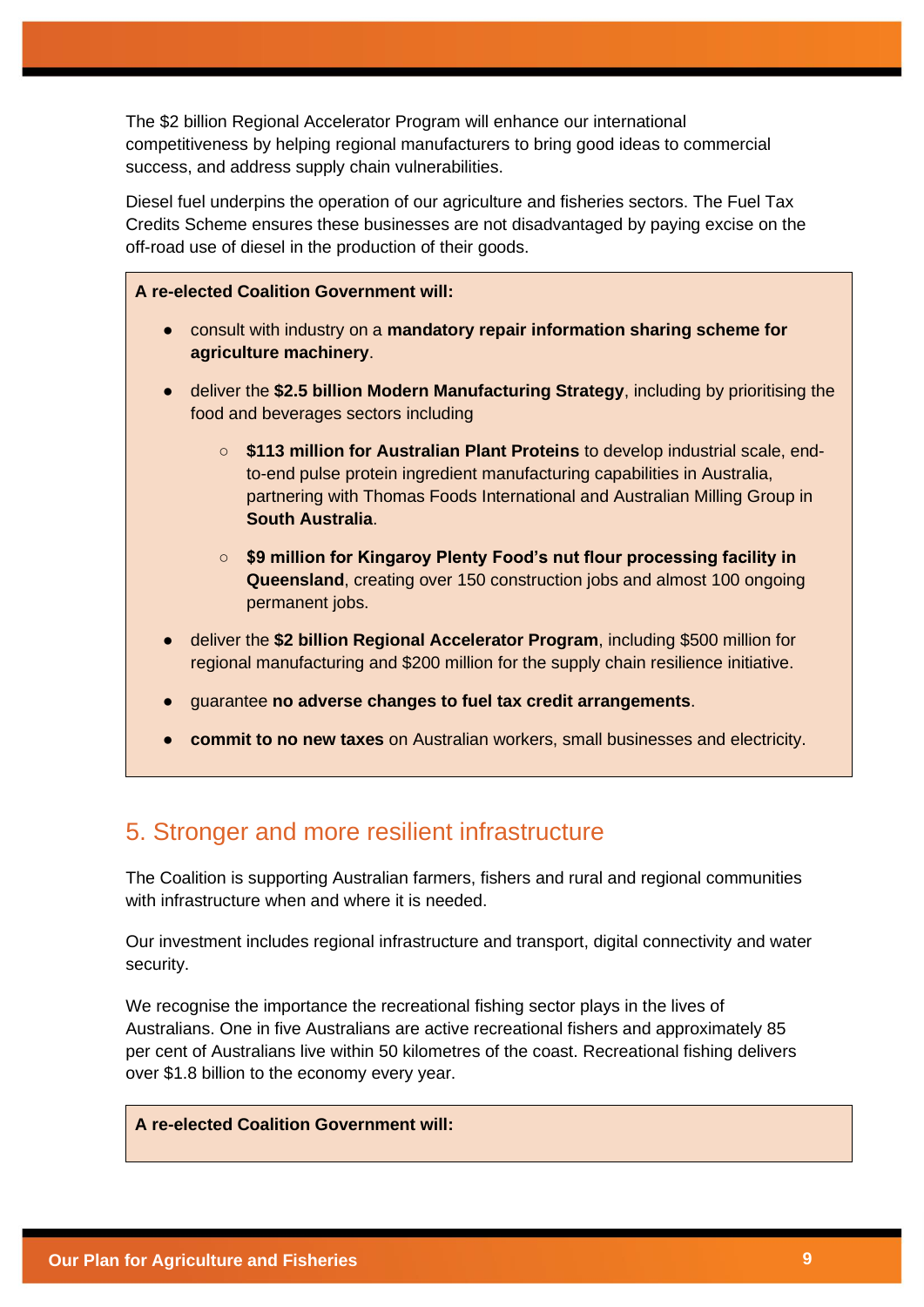- **Promote regional tourism** with \$20 million of tourism grants for small wineries, distilleries and breweries to **accelerate the development of tourism infrastructure**.
- deliver the **\$7.4 billion water infrastructure plan** for new and expanded dam projects.
- enhance **freight supply chains** that better connect agricultural regions to ports, airports and other transport hubs by delivering.
	- an additional **\$880 million through the Roads of Strategic** Importance initiative.
	- an additional **\$678 million to seal another 1,000 kilometres of road** and further upgrades along the Outback Way, taking total investment to \$1 billion.
	- **\$385.4 million through the Northern Australia Roads Program** extension for upgrades to major freight corridors across our north.
	- **\$150.0 million for the Inland Rail Interface Improvement Project**
	- deliver **\$400 million to seal more than 450 kilometres of Queensland roads** and contribute to upgrading heavy vehicle **corridors critical to the beef industry.**
- undertake a review into Australia's road and rail supply chain resilience.
- deliver **\$1.3 billion to improve regional telecommunications**, including greater mobile coverage on up to 8,000 km of regional roads which will benefit adjacent farms, and targeted solutions to mobile congestion.
	- Our investment also includes a **major upgrade to NBN Fixed Wireless,**  increasing the coverage footprint by up to 50 per cent and increasing speeds, and increased data limits for Sky Muster satellite services.
- invest an **additional \$20 million to extend the Recreational Fishing and Camping Facilities Program**.

# 6. Stronger innovation and research

The Coalition is helping to modernise our world-leading agricultural industry.

We're driving collaboration and commercialisation, and helping farmers adopt new tools and technology to boost productivity and sustainability.

We've invested in development, extension, adoption and commercialisation initiatives, including through the Future Drought Fund and the Regional Accelerator Program. Our Government has established eight regional Innovation Hubs that support farmers and fishers adopt technologies. A digital platform growAG highlights research projects and commercialisation opportunities.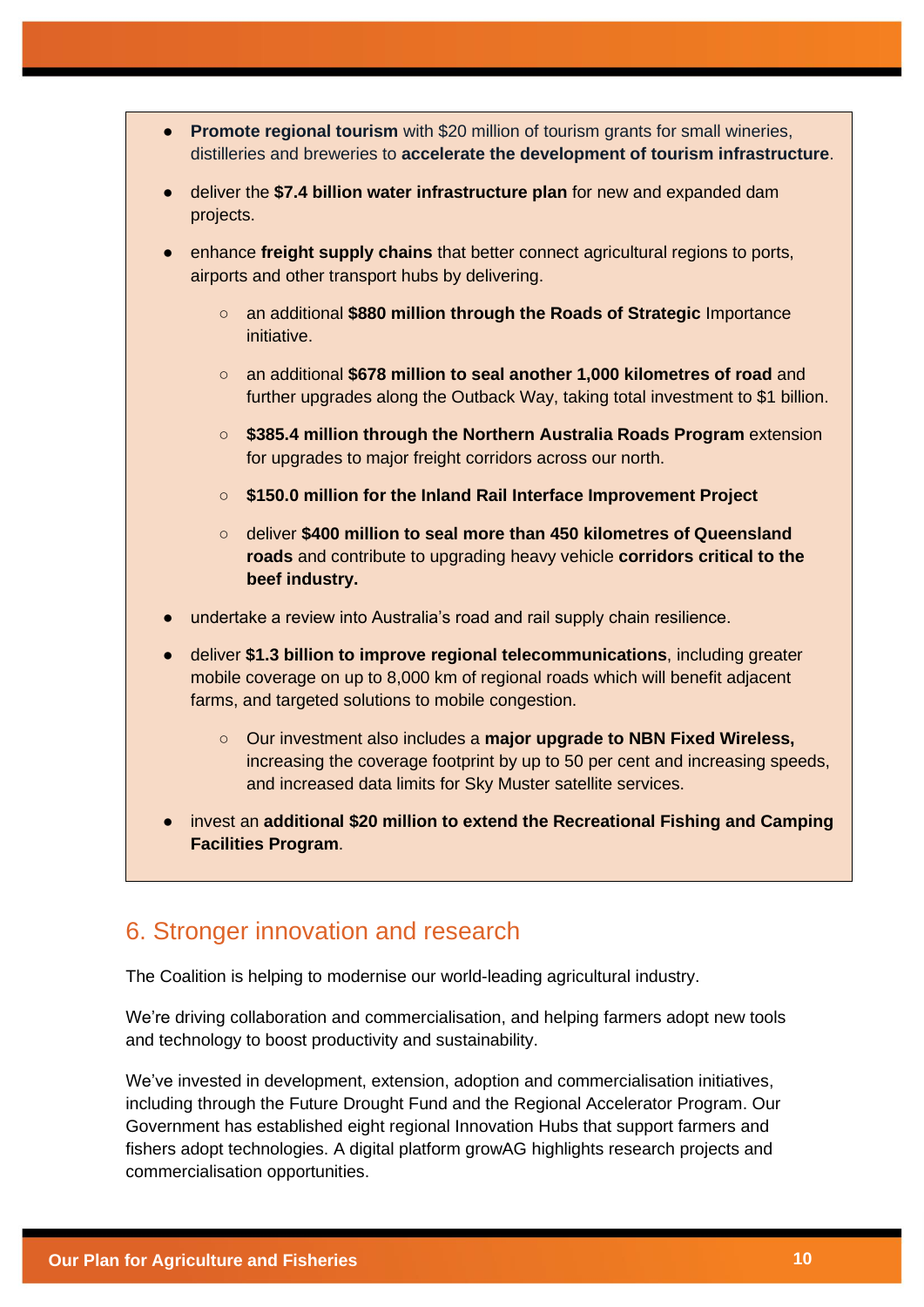This is on top of over \$300 million in matching payments for research and development via the Rural Research and Development Corporations (RDCs).

We will continue to support the growth of our \$2 billion aquaculture sector, including through delivery of the trial of aquaculture in Commonwealth waters. The trial is just one research being funded through our \$70 million investment in the Blue Economy CRC.

#### **A re-elected Coalition Government will:**

- **implement the Digital Foundations for Agriculture Strategy, investing \$30 million to establish a new National Centre for Digital Agriculture in regional Australia**, and put digital officers in the eight regional Innovation Hubs to boost digital technology uptake.
- **deliver \$23.4 million to extend the patent box regime to agriculture**, reducing tax on profits from locally-developed patents on agricultural chemicals, veterinary medicines and plant varieties.

# 7. Helping our farmers and fishers secure their future

The Coalition knows the success of our agriculture and fishing industries rely on the strength, resilience and wellbeing of their workers.

Our Government has implemented the biggest-ever structural reform of this workforce with the Australian Agriculture Visa.

We are also helping Australians into first time ownership of their own farm.

And we're ensuring our farmers and fishers and their families are safe.

Australian farmers and fishers are the best in the world. As we emerge from the pandemic, we're strongly supporting a return to the trade events and agricultural shows that demonstrate their skills and contributions.

- **continue to support our PALM scheme** with more than 23,000 Pacific and East Timorese workers in the country right now - a record.
- **deliver and expand the Australian Agriculture Visa Program** building on our bilateral agreement with Vietnam.
- bring young Australians back to farming by **piloting an 18-month, \$75 million Future Farmer Guarantee Scheme to support farmers into first time ownership**. Under the scheme, the Government will guarantee 40 per cent of an eligible new farmer's commercial loan up to a maximum value of \$1 million.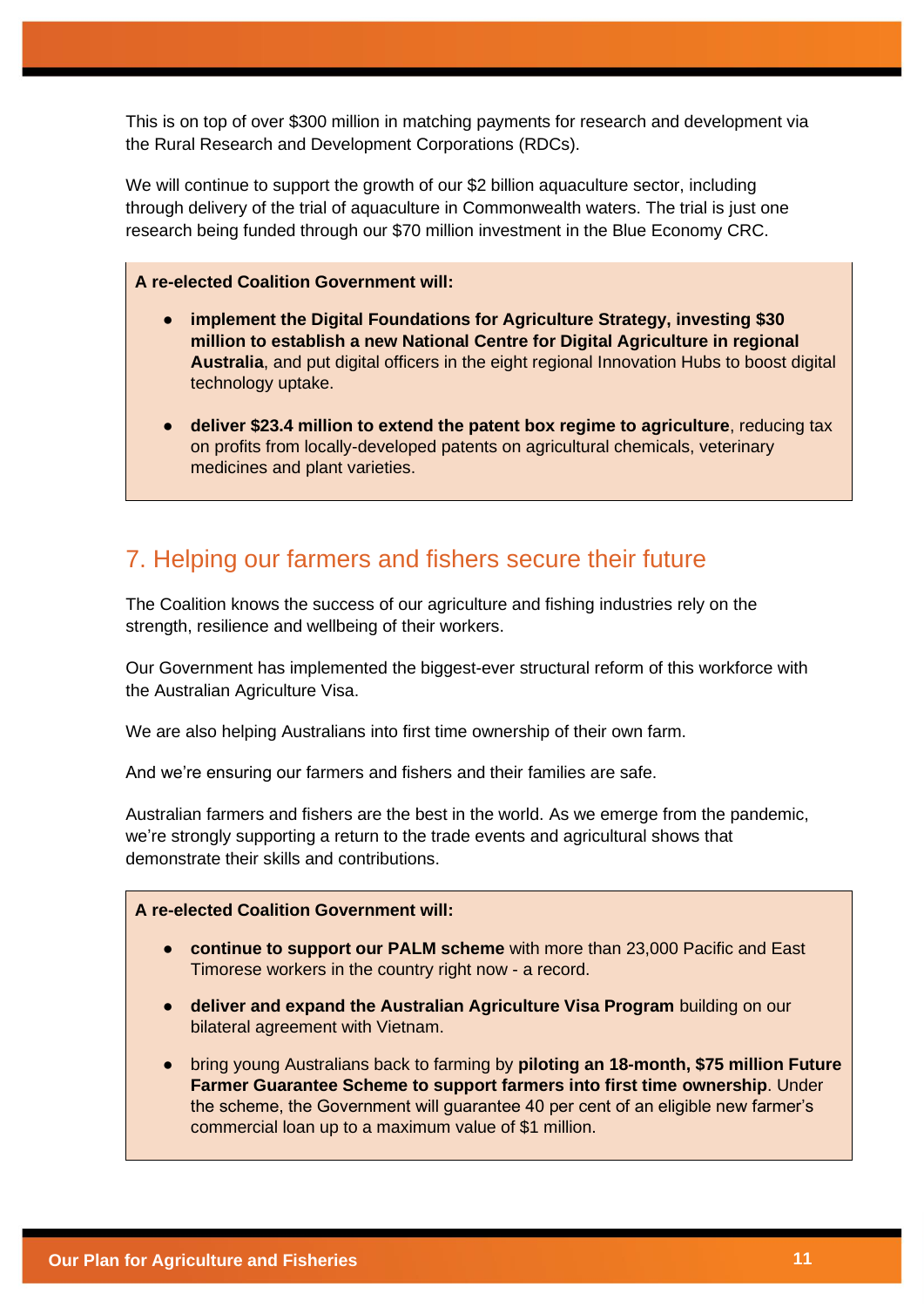- invest **\$15.4 million to extend the Agricultural Shows Development Grants Program**.
- **deliver a \$2.8 million third round of the Supporting Agricultural Shows and Field Days** program for events cancelled in 2021 or 2022 due to COVID-19.
- **deliver the \$12 million announced in the 2022-23 Budget to sponsor large agricultural trade events** including \$6 million for Beef Australia, \$1 million for Casino Week, \$1 million for LambEx, \$2 million for Hort Connections and \$2 million to showcase Australian AgriTech to the world.
- invest **\$10 million over four years to build on the National Farm Safety Education Fund** program to keep our farmers, fishers and foresters safe.
- invest **\$1.5 million over two years to extend and expand the 'Stay Afloat' trial program** to deliver mental health support to fishers across Australia.

# **Our Record**

#### 1. Strengthening trade and exports

#### **To strengthen trade and exports we**

- invested \$1 billion in the International Freight Assistance Mechanism to get products overseas when COVID hit and \$85.9 million through our Agri-Business Expansion Initiative to diversify markets.
- finalised 11 export agreements since 2013 and lifted the share of trade covered by agreements from 27 per cent under Labor in 2013 to around 78 per cent, with the entry into force of the UK and India export deals.
- held a national summit and are working towards a national approach to traceability standards with \$68.4 million investment.
- invested \$15 million to advance our interests on the international stage, including with the appointment of a Special Representative for Australian Agriculture.
- improved access to agricultural and veterinary chemicals by farmers through 208 grants and an investment of \$25.7 million to 2025.
- invested \$4 million to support Australia's first national marketing campaign to promote Australian seafood.
- invested \$2.2 million in the development and delivery of an Export Market Strategic Plan for the seafood industry.

### 2. Protecting Australia with stronger biosecurity

**To protect Australia from pests and weeds we**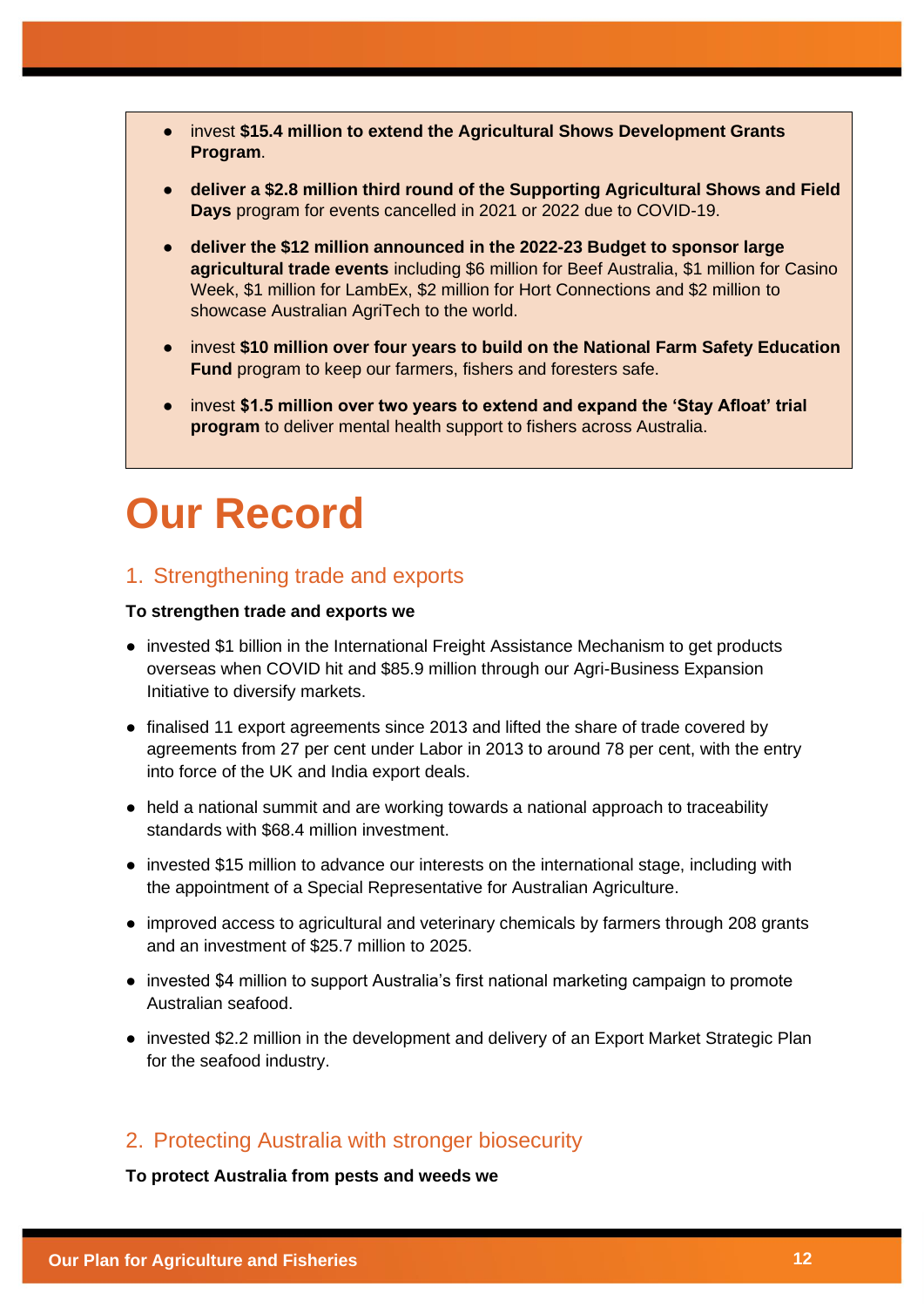- are using technology to detect 'risk material' such as 3D x-ray machines, the world's first algorithm resulting in double the airport detections and triple those in the mail.
- invested in new diagnostic technologies such as eDNA for khapra beetle. AI app for brown marmorated stink bug and the Multi-Hazard Detector machine – which can detect vapour and gas particles in the air.
- are boosting innovation with \$5.5 million per year and building our capability through a new Biosecurity Training Centre.
- responded to increasing suspicious air and sea movements through stronger preborder biosecurity screening, offshore commercial treatments, reporting on international aircraft and non-commercial maritime vessels, increased penalties and cancellation of visas.
- are preparing for current and emerging biosecurity threats by investing \$125.2 million to protect Australia from African swine fever, \$14.5 million to combat the increased threat of khapra beetle, \$30 million to manage fruit fly and \$350 million to tackle established pests and weeds.

### 3. Caring for our land and our oceans

#### **To care for our land and oceans we:**

- are delivering the Agriculture Biodiversity Stewardship Package with more than \$11 million in offers under the Carbon + Biodiversity Pilot and more than \$12 million in offers under the Enhancing Remnant Vegetation Pilot.
- invested \$4 million to the National Farmers' Federation to develop the Australian Agricultural Sustainability Framework – helping agriculture to communicate its sustainability.
- are investing over \$2.2 billion in carbon farming projects through the Emissions Reduction Fund.
- put in place a rule that native forest regeneration projects (covering more than 15 hectares and 30 per cent of the property) will be assessed by the Minister for Agriculture, who will have a right to veto, to prevent potential adverse impacts on agricultural production and regional communities.
- are investing \$1.1 billion to the National Landcare Program, with 56 Regional Landcare Facilitators and around 500 Smart Farm grants.
- are delivering the \$5 billion Future Drought Fund including 106 projects focused on land management practices and \$32 million for Climate Services for Agriculture and Drought Resilience Self-Assessment Tools to assist manage climate variability.
- are delivering \$214.9 million under a National Soil Strategy which includes subsidised soil testing of up to \$10,000 for farmers, improved national soil data infrastructure, research, regional soil co-ordinators and 35 local soil extension officers, over 200 soil extension activities, a national soil science body, and training and accreditation to enhance soil education and expertise.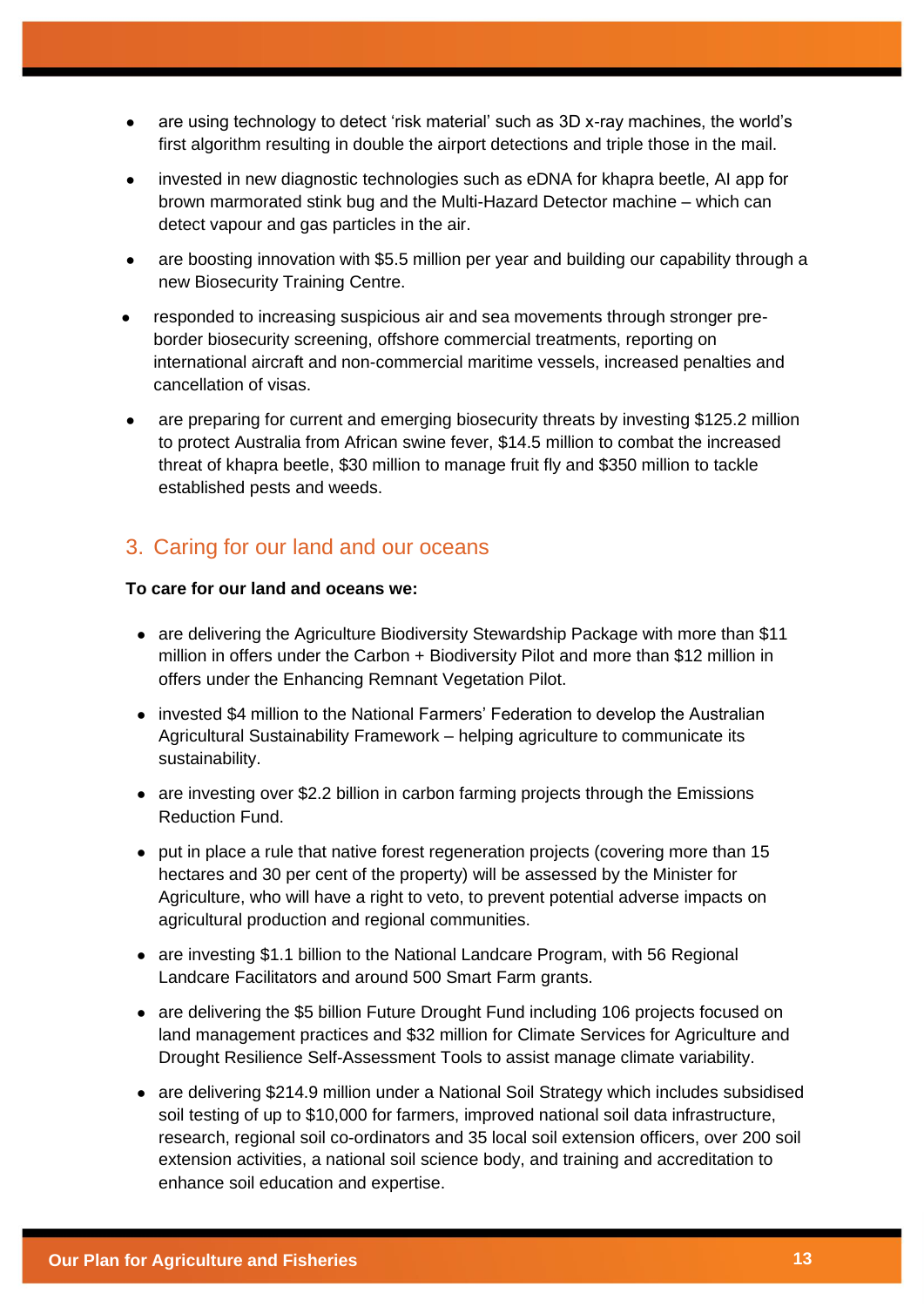- established an \$8 million Fisheries Habitat Restoration Program with 28 projects being delivered across the country.
- delivered a \$100 million [Ocean Leadership Package](https://www.awe.gov.au/science-research/climate-change/ocean-sustainability) to enhance our world-leading management of Australia's oceans and waterways.
- cleaned up our oceans and waters by removing ghost nets and other marine debris from the waters of Northern Australia with a \$14.8 million investment.
- extended the successful Tuna Champions program to promote responsible, sciencebased, fishing practices amongst recreational tuna fishers.

### 4. Backing fair, strong and resilient supply chains

#### **We have improved supply chain competition and fairness through:**

- mandatory Codes of Conduct for dairy, wheat ports, sugar and horticulture.
- instructing the Australian Competition and Consumer Commission to inquire into the harmful imbalance of bargaining power between farmers and supermarkets for perishable agricultural goods and invested \$5.4 million to improve market transparency.
- identifying and mitigating critical supply chain risks through the first rounds of the Supply Chain Resilience Initiative with \$14.15 million for 12 fertiliser projects and \$11.6 million for 9 agricultural chemical projects.
- our Northern Australia Infrastructure Facility (NAIF) investments are also helping agricultural inputs and manufacturing including \$255 million to support the Perdaman Urea Project, \$84 million for the Beyondie Sulphate of Potash Project, \$490 million for the Mardie Salt and Potash Project and \$32 million for the Kimberley Cotton Gin and Agricultural Development Project – Kimberley Cotton Company.

# 5. Building infrastructure

#### **We are building the infrastructure for future development:**

- established the National Water Grid to fund dams and pipes. Since 2013, we have commenced 156 water infrastructure projects worth \$1.6 billion.
- our **Mobile Black Spot Program** has generated total government and industry investment of more than \$875 million to fund over 1,200 mobile base stations, with over 1,000 of these already built and providing improved coverage to local communities.
- undertook a review of Regional Telecommunications in 2021.
- \$100 million for the **On-Farm Emergency Water Infrastructure Rebate Scheme,** with over 11,500 rebates to farmers affected by drought and now open to farmers impacted by natural disasters.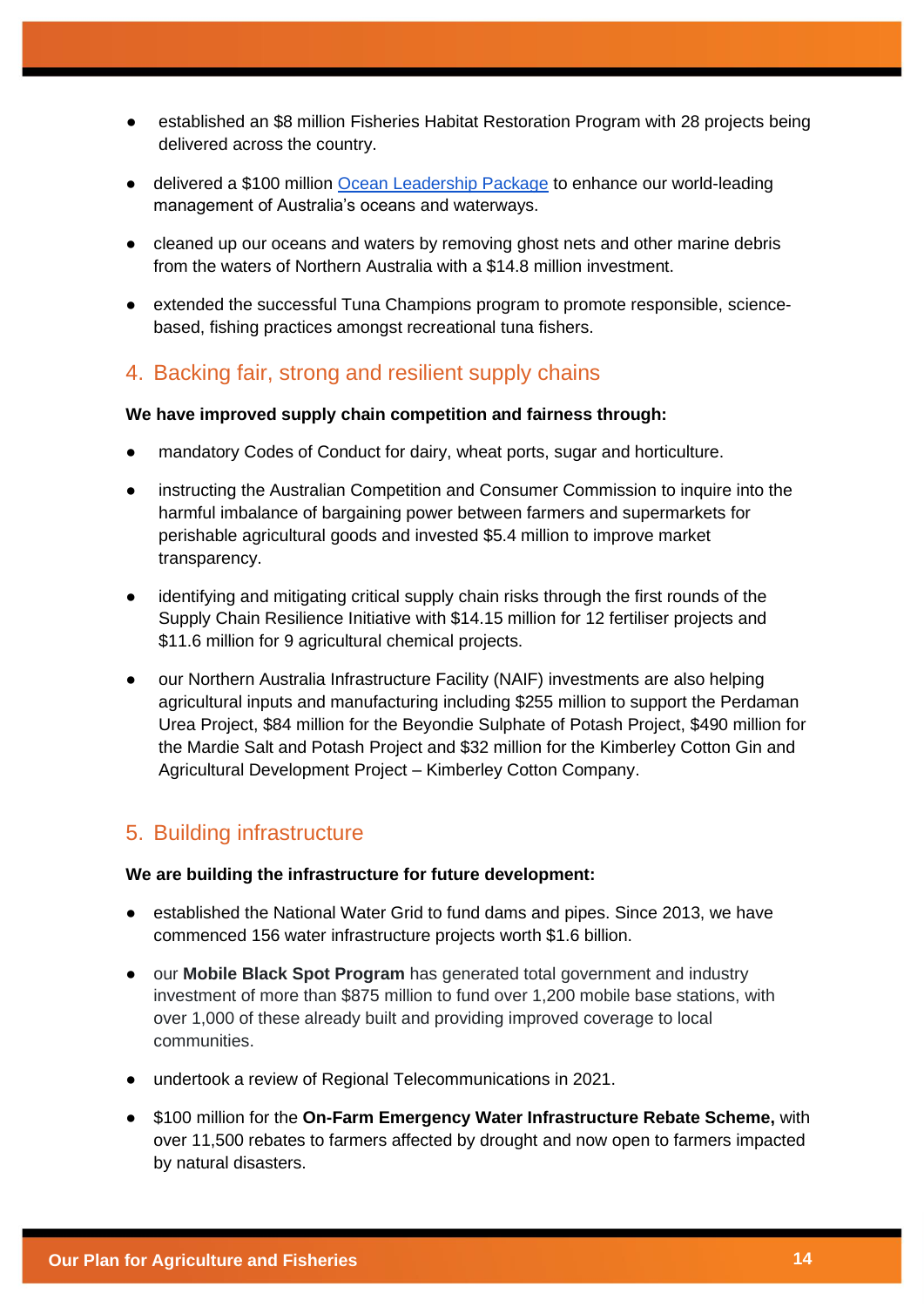- \$60.9 million for the **Horticulture Netting Program,** with 150 farmers covering over 1,000 hectares with protected netting in a trial now rolling out nationally.
- \$20 million under our initial **Recreational Fishing and Camping Facilities Program** with more than120 boating, marine rescue, fishing and camping facilities around the country approved.

# 6. Fostering innovation and research

#### **We have modernised the agriculture and fisheries innovation system by:**

- establishing Agricultural Innovation Australia (AIA) to facilitate joint investment and collaboration and work with the private sector to attract new investment. Kick started AIA with \$2.8 million to develop investment prospectuses for four priorities – trade, biosecurity, digital agriculture and climate change.
- increasing the accountability and transparency for Research and Development Corporations (RDCs) to levy payers and taxpayers.
- streamlining agricultural levies legislation to make it easier to navigate and to change levy settings, with a \$7.2 million investment.
- harnessing innovation through the Future Drought Fund by investing \$121 million including \$66 million to establish Innovation Hubs to provide practical advice and support to farmers on drought resilience strategies and practices and \$20 million to expand their remit beyond drought.
- investing \$20 million into new regulatory technologies, monitoring and data capability to reduce regulatory burden, increase productivity and improve environmental outcomes for Australia's Commonwealth fishers.

# 7. On the ground support

#### **We have backed our agricultural people and communities by:**

- investing \$25.2 million for AgAttract (including AgCAREERSTART and AgUP), \$3.6 million for Fair Farms, and over \$15 million in funding for AgMove to build our workforce.
- support to drought-affected farmers and rural communities to create jobs, build roads, support schools and child care services, payments to individuals and charities and concessional loans.
- building drought resilience with \$116.8 million for better risk management and planning for farmers and regions and \$19.2 million to build community capacity.
- restarting the PALM scheme through the pandemic with more than 19,400 arriving in Australia since September 2020.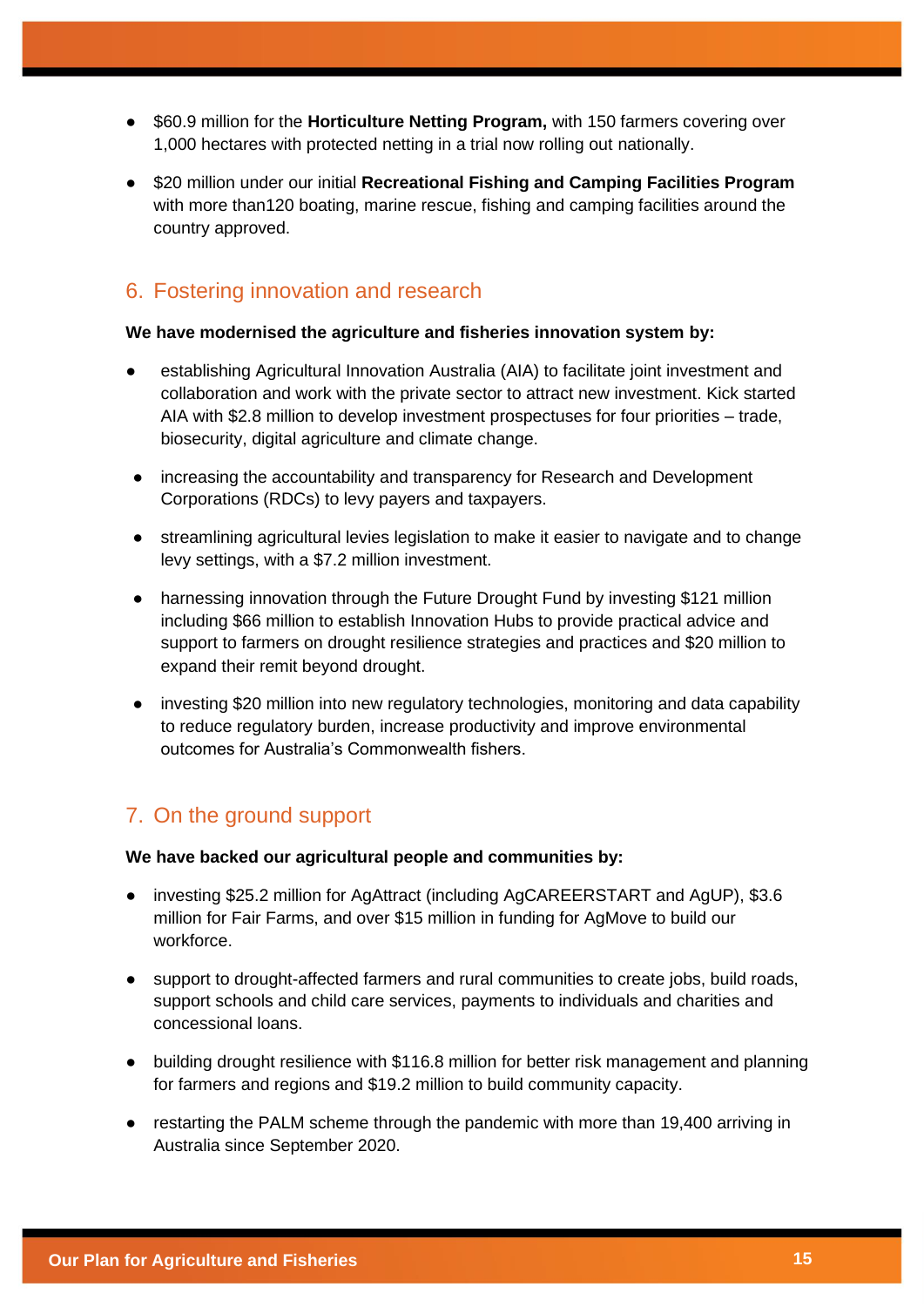# **The Risk of Labor**

#### **Labor has a terrible record of supporting our farmers.**

Labor leader Albanese didn't mention agriculture or the fishing sector once in his 2021 or 2022 Budget in Reply speeches.

Labor's would-be Agriculture Minister Julie Collins claims to have met with farmers across the country. Her records show another story: the only regions she has visited are Launceston and Rockhampton.

Labor and the Greens cannot be trusted on fisheries – they just want to lock up our oceans and throw away the key.

Labor have stated they will phase out the live sheep export industry - without regard to the livelihoods of our farmers, their regions or the food security of our trading partners.

**Labor's team of union officials and political operatives** just don't get our primary industries.

They have a **track record of not supporting free trade agreements.**

They have **no plan to help farmers and fishers increase their exports.**

They have **no plan to deal with serious biosecurity threats.**

Labor's environmental plan is **higher taxes and regulation.**

They **opposed the Future Drought Fund** legislation, **turning their backs on farmers** and local communities in their time of need.

**Labor will not deliver a genuine Agriculture Visa** that secures the future of our primary industries.

Under Labor, farms won't be able to recruit the workers needed to secure the future.

#### **In uncertain times, Australian farmers and fishers can't risk Labor.**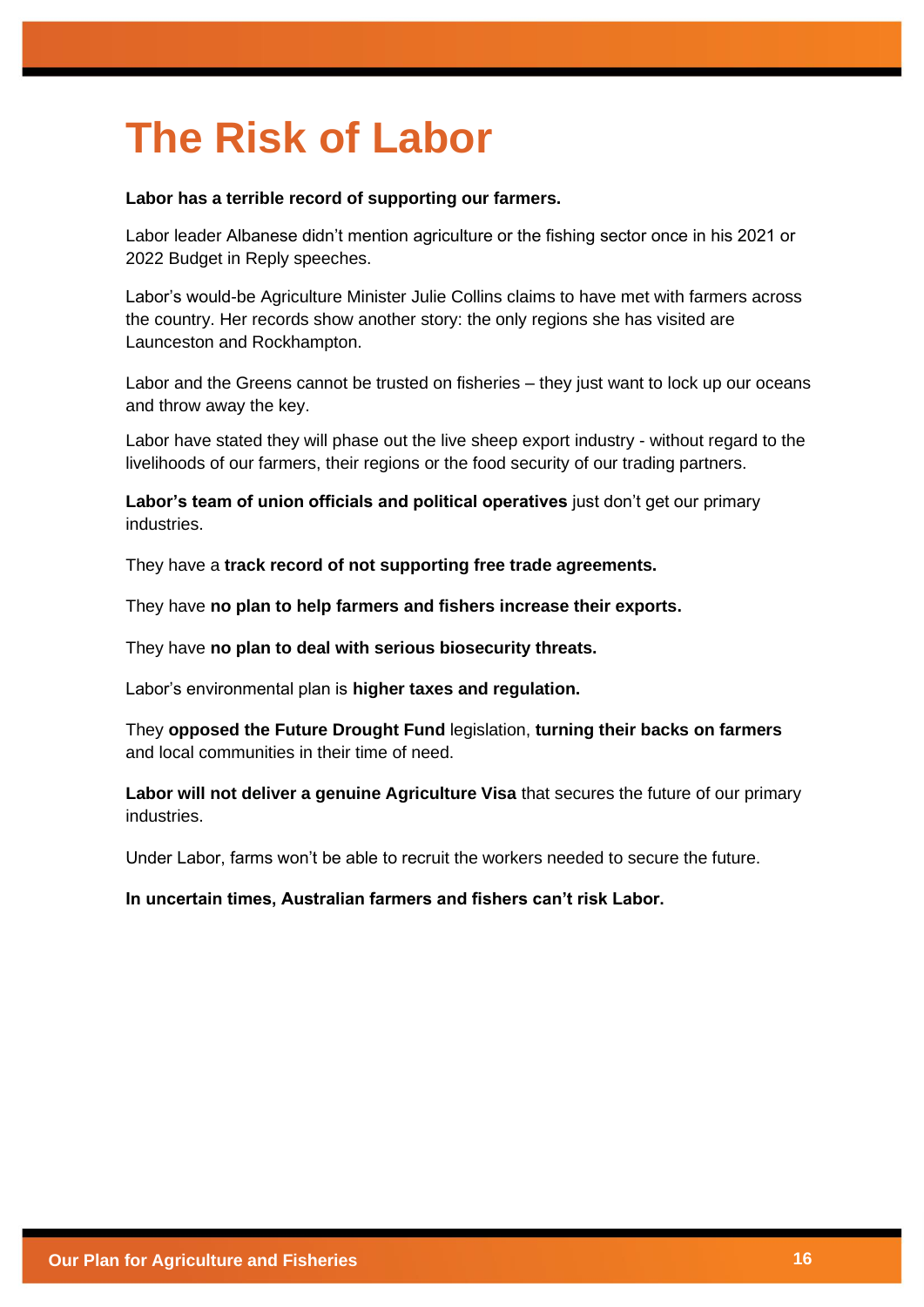| <b>COALITION</b>                                                                                                                                                                                                          | <b>LABOR</b>                                                                                                                                                                                                                                                                                                                |
|---------------------------------------------------------------------------------------------------------------------------------------------------------------------------------------------------------------------------|-----------------------------------------------------------------------------------------------------------------------------------------------------------------------------------------------------------------------------------------------------------------------------------------------------------------------------|
| <b>Supported Farmers through Drought</b><br>More than \$11 billion committed to drought<br>resilience, with a long-term plan to build<br>resilience against future drought.                                               | <b>Opposed \$5 billion Drought Fund</b><br>Played political games and opposed the \$5<br>billion Future Drought Fund. Have no plan to<br>help farmers through future droughts.                                                                                                                                              |
| <b>Agriculture Visa</b><br>Introduced and will deliver the Australian<br>Agriculture Visa to provide farmers with<br>medium and long-term certainty about their<br>workforce.                                             | <b>No Agriculture Visa</b><br>Will not support a genuine Australian<br>Agriculture Visa, leaving our primary industry<br>without the workers they need to grow.                                                                                                                                                             |
| <b>Agriculture Plan</b><br>Committed more than \$1.7 billion to<br>agriculture, fisheries and forestry initiatives in<br>the last year, along with a clear plan to grow<br>agriculture.                                   | <b>No Agriculture Plan</b><br>Committed \$500 million to encouraging<br>investment in value-adding and growing<br>exports, without a plan.                                                                                                                                                                                  |
| <b>Support Live Exports</b><br>Will support and maintain a \$1.6 billion live<br>export industry that upholds the highest<br>standards of animal welfare.                                                                 | <b>No Live Exports</b><br>Flip-flopping on phasing out live sheep<br>exports despite their Strengthening Animal<br>Welfare policy having a clearly stated position<br>that they will end live sheep exports. Their flip-<br>flopping is creating uncertainty on a decision<br>that will hurt farmers and their communities. |
| <b>Record biosecurity investment</b><br>Record investment in biosecurity, with new<br>and emerging technologies being rolled out.                                                                                         | No biosecurity investment announced<br>No plan to match our record investment in<br>biosecurity.                                                                                                                                                                                                                            |
| Will maintain the Australian Marine Park<br>network<br>Will maintain the Australian Marine Park<br>network in its current form, providing certainty less recreational fishing.<br>to recreational and commercial fishers. | <b>Flip-flop on Australian Marine Park policy</b><br>Flip-flopping on marine park policy, risking our<br>productive fisheries being locked away and                                                                                                                                                                         |
| Support the aquaculture industry<br>Continue to support the growth and<br>development of Australia's aquaculture<br>industry.                                                                                             | No plan for aquaculture<br>A Labor-Greens Government could see more<br>regulation, red-tape and restrictions imposed<br>on the aquaculture industry.                                                                                                                                                                        |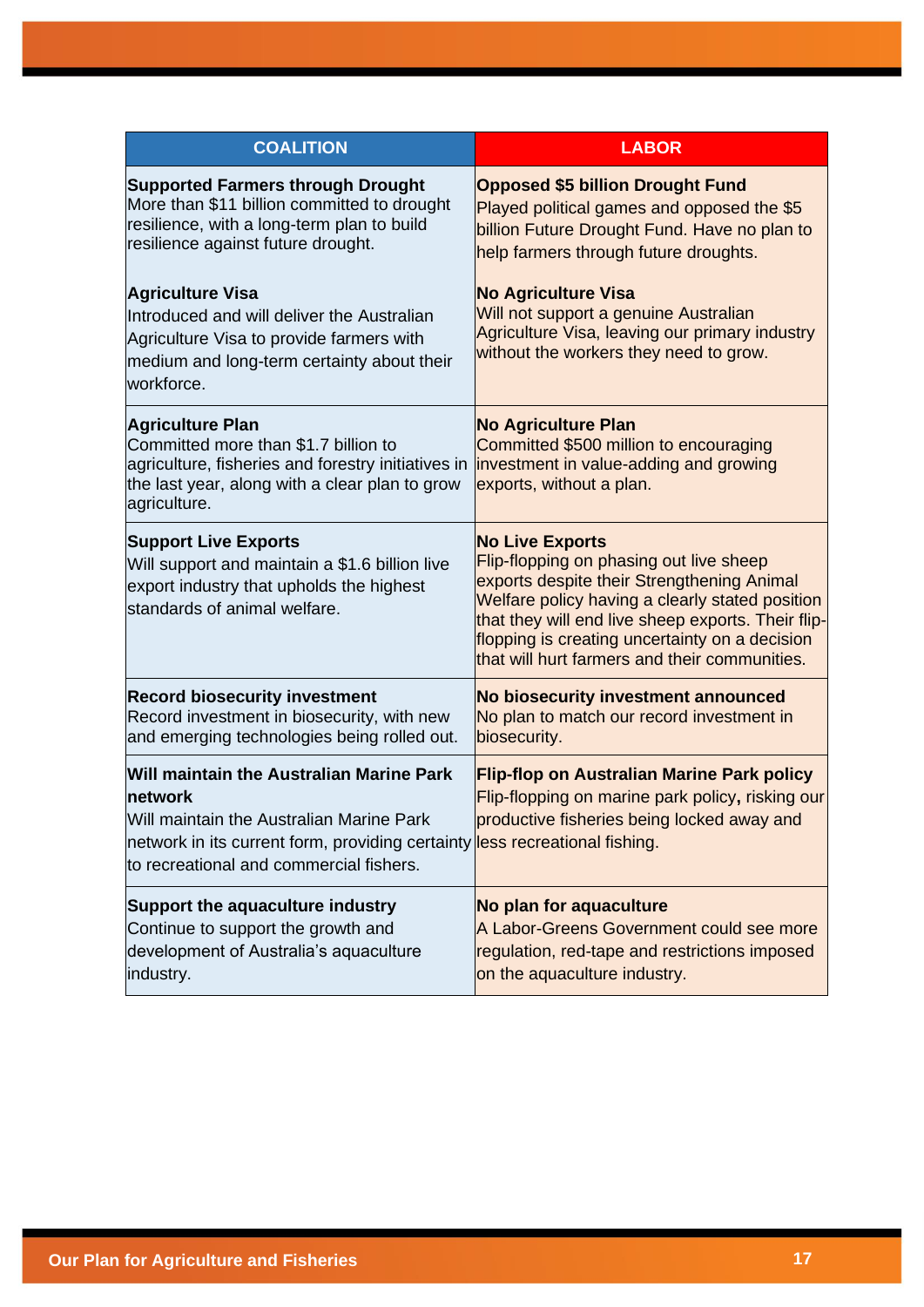# **Cost**

.

As part of our Plan for Australian Agricultural and Fisheries, the Coalition will invest an additional \$1.5 million to extend and expand the 'Stay Afloat' program to deliver mental health support to fishers across Australia.

The Coalition's Plan for Australian Agriculture and Fisheries also includes funding for previously announced election commitments.

Funding for all other policies in the Coalition's Plan for Australian Agriculture and Fisheries is already provided for within the budget estimates.